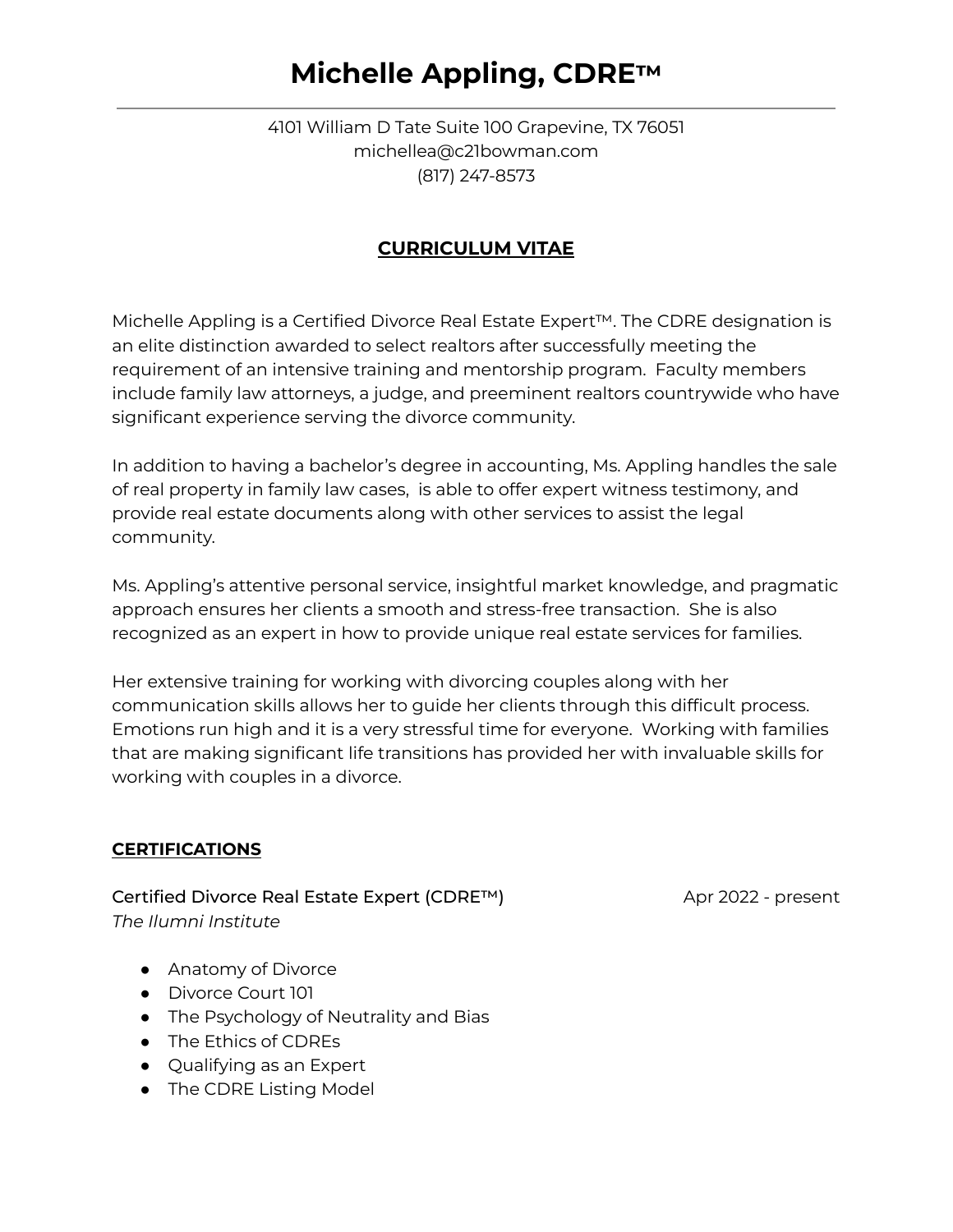# Michelle Appling, CDRE™

| Landscape of Divorce Finance<br>$\bullet$<br>How to Sell a House in Conflict                                                                                                                                                        |                              |
|-------------------------------------------------------------------------------------------------------------------------------------------------------------------------------------------------------------------------------------|------------------------------|
| <b>CDRE Fair Market Valuations</b>                                                                                                                                                                                                  |                              |
| Senior Real Estate Professional (SRES)<br>Training and education dealing specifically with the senior<br>Population including housing and finances                                                                                  | 2018                         |
| Certified Senior Advisor (CSA)                                                                                                                                                                                                      | 2010                         |
| <b>EDUCATION</b>                                                                                                                                                                                                                    |                              |
| <b>Real Estate License</b><br>• Van Ed                                                                                                                                                                                              | 2016                         |
| <b>Continuing Education</b><br>Ilumni Institute<br>$\bullet$<br><b>Broker Responsibility</b><br>$\bullet$<br>Senior Real Estate Specialist Designation<br>$\bullet$<br><b>Short Sales and Foreclosures</b><br><b>College Degree</b> | 2022<br>2021<br>2020<br>2020 |
| Bachelor's of Business Administration (major in Accounting)<br>$\bullet$<br>University of Texas at Arlington                                                                                                                        | 1992 - 1995                  |
| PROFESSIONAL BACKGROUND                                                                                                                                                                                                             |                              |
| Realtor<br>Century 21, Mike Bowman, Inc                                                                                                                                                                                             | Mar 2016 - Present           |
| Top 21 in the company<br>Centurion producer<br>No. 48 in the C21 franchise system in Texas                                                                                                                                          |                              |
| <b>Community Relations Advisor</b><br>A Place for Mom, Inc.                                                                                                                                                                         | Aug 2007 - June 2015         |

● Top salesperson in the nation three years in a row